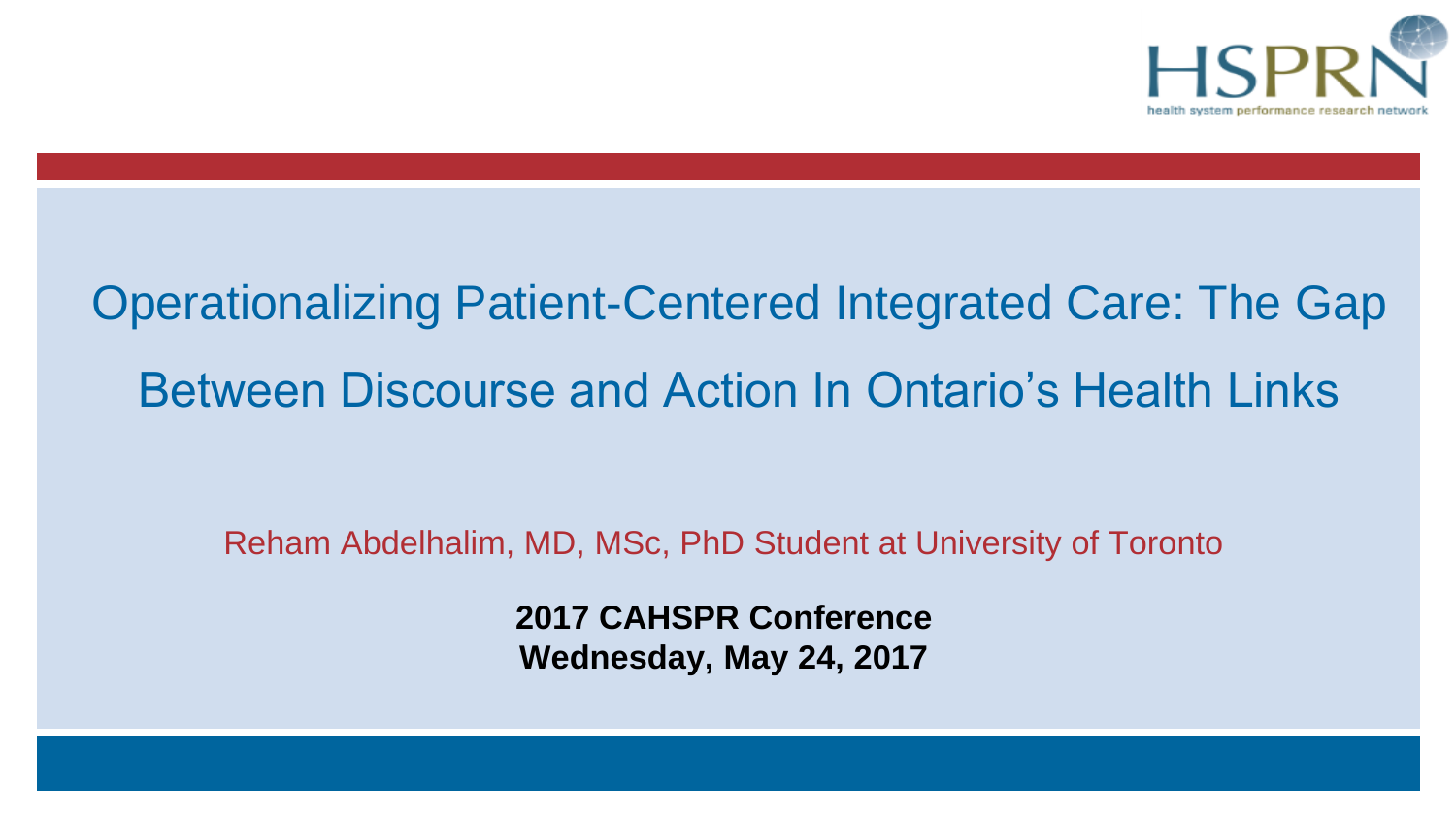



**- Agnes Grudniewicz PhD<sup>1</sup>, Jennifer Gutberg MSc<sup>2</sup>, Sobia Khan MPH<sup>2</sup>, Jenna** Evans PhD<sup>3</sup>, Walter Wodchis PhD<sup>2</sup>,

*Affiliations:*

- <sup>1</sup>Telfer School of Management, University of Ottawa, Canada
- **2Institute of Health Policy, Management, and Evaluation, University of Toronto,** Canada
- **B** 3 Cancer Care Ontario, Canada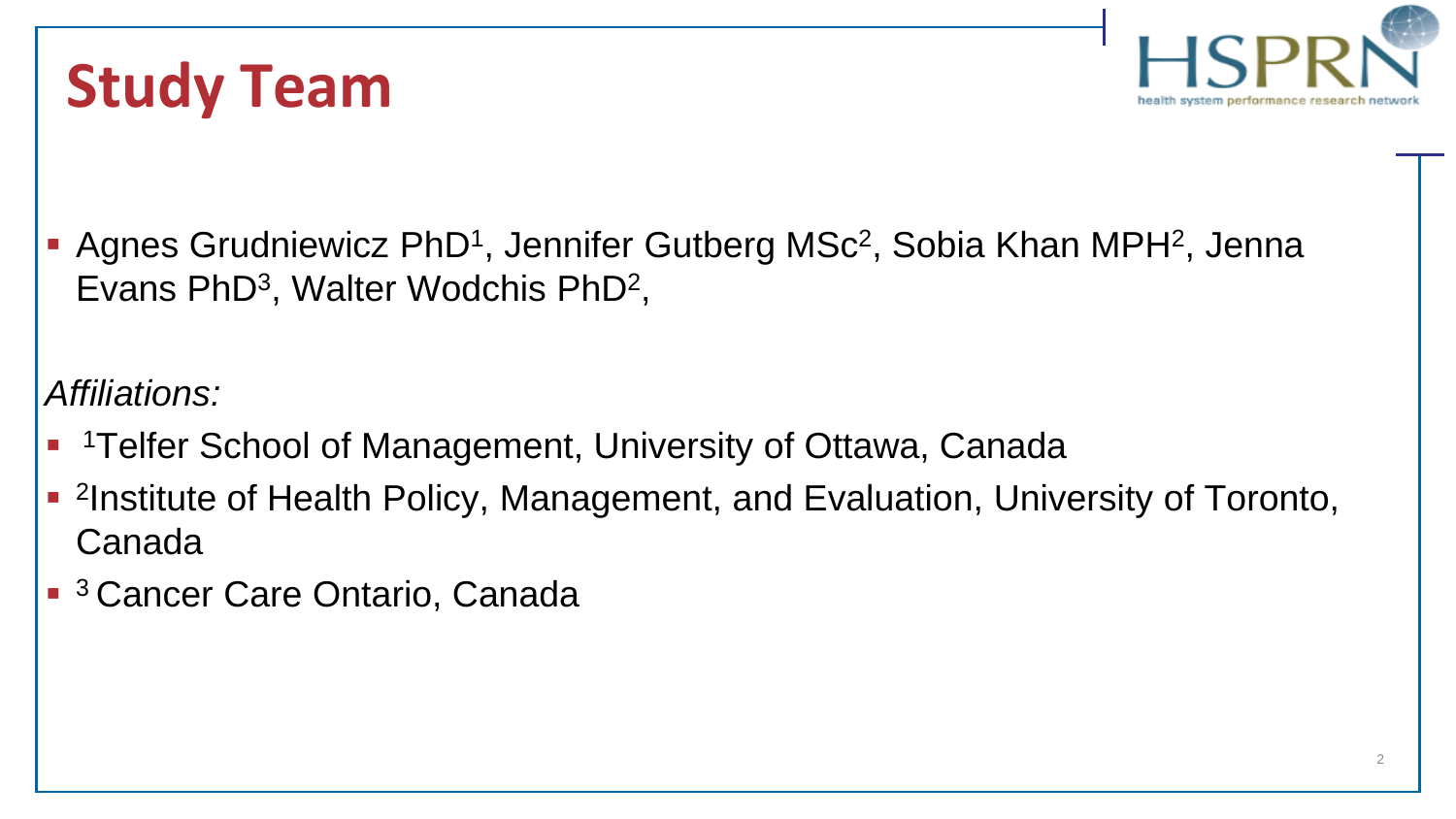

### **Background**

- Increasing complexity & system strain
- Chronic conditions affect 81% of Ontario adults
	- 56% of which have more than 1 condition
- **EXECT:** Long-term management of chronic conditions
- Integrated care may help this problem
- Key success factor is: Patient-Centeredness & Engagement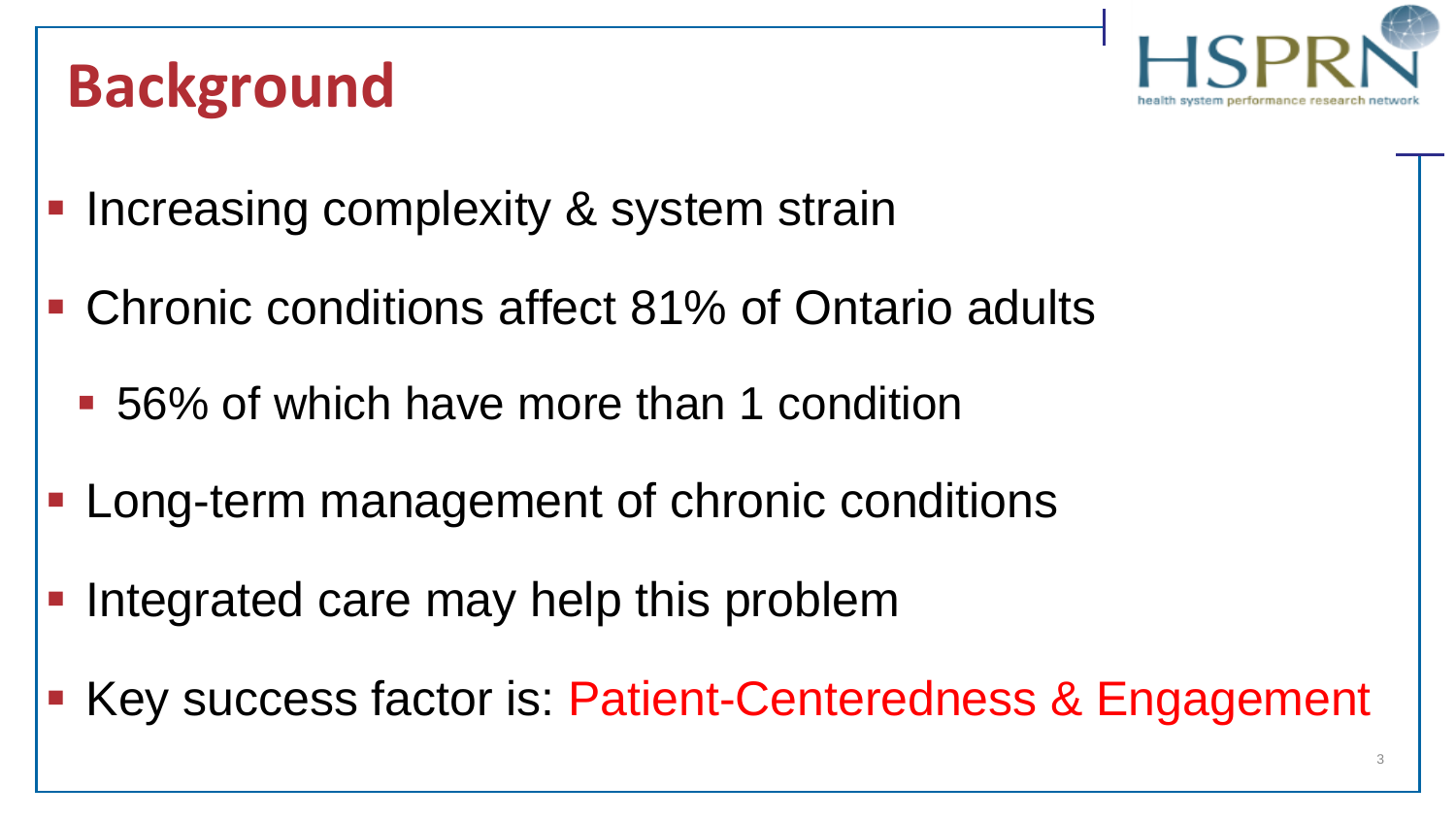

### **Why Patient-Centeredness & Engagement?**

Patient-centered initiatives with highly engaged patients

Patient experience

Health outcomes

#### Healthcare utilization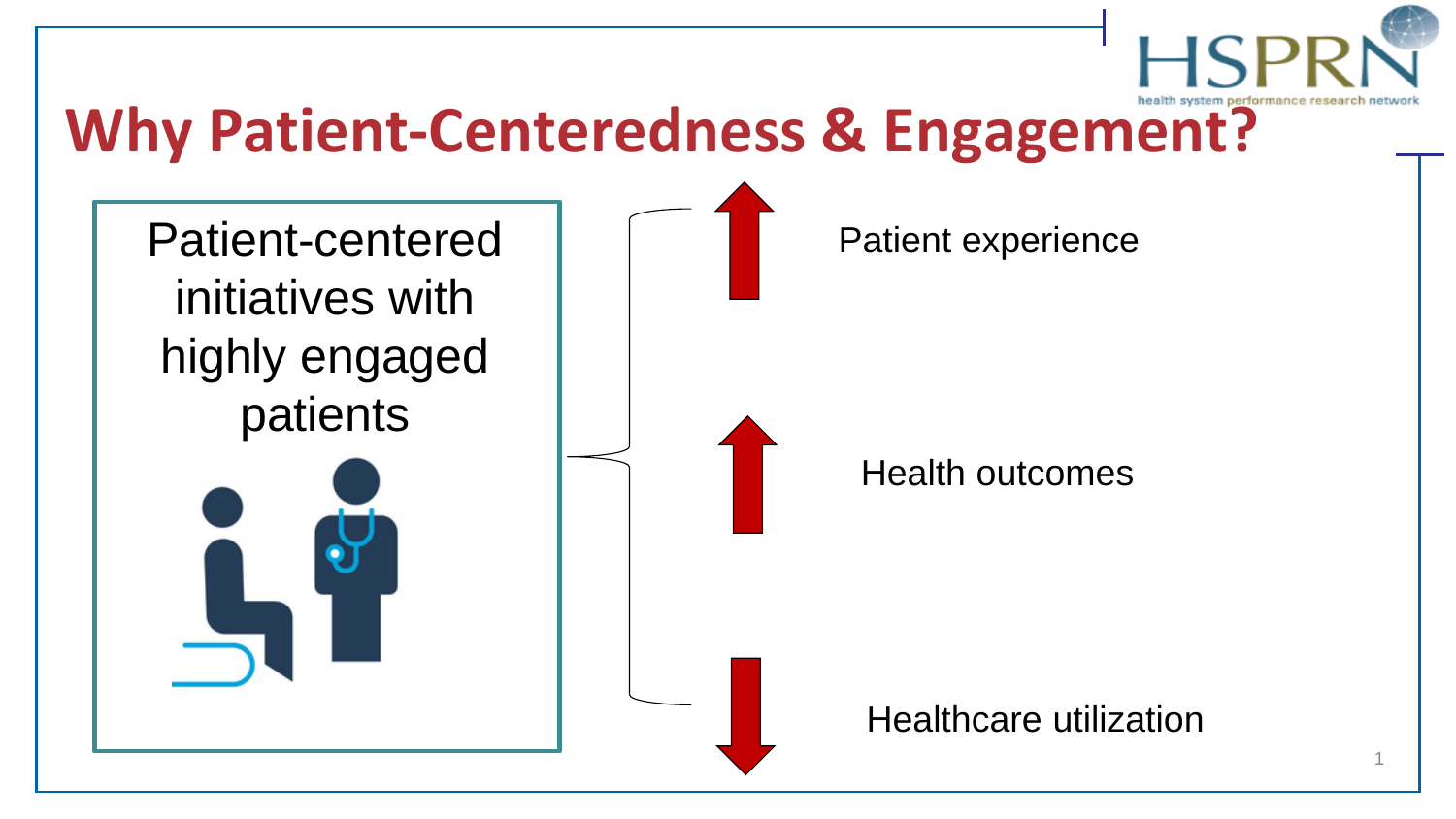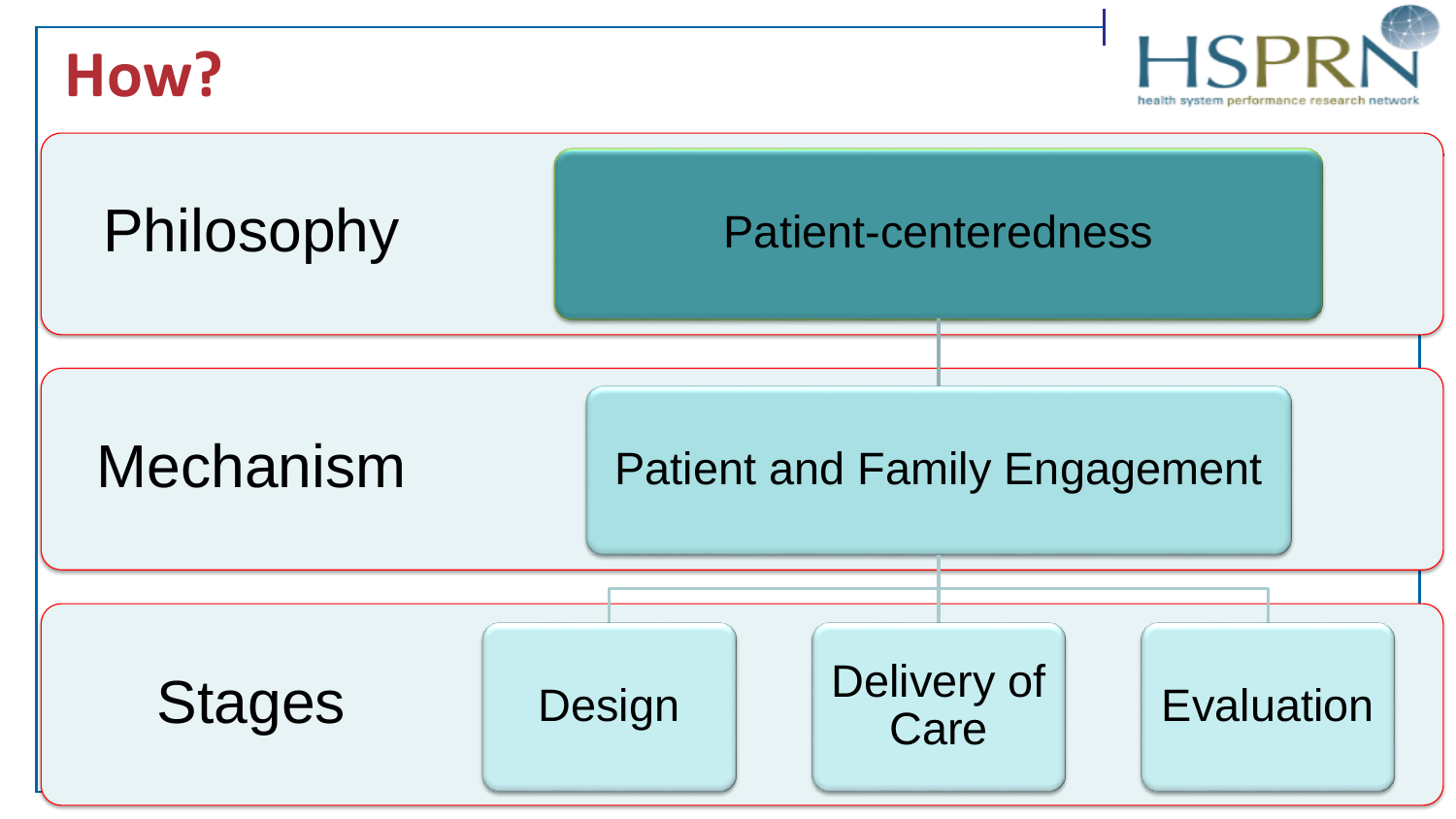

### **Context: Health Links Ontario**

- Launched in 2012
- **Patient-centered Initiative**
- **Better care coordination**
- Individualized care plans
- Tailored to the needs and preferences

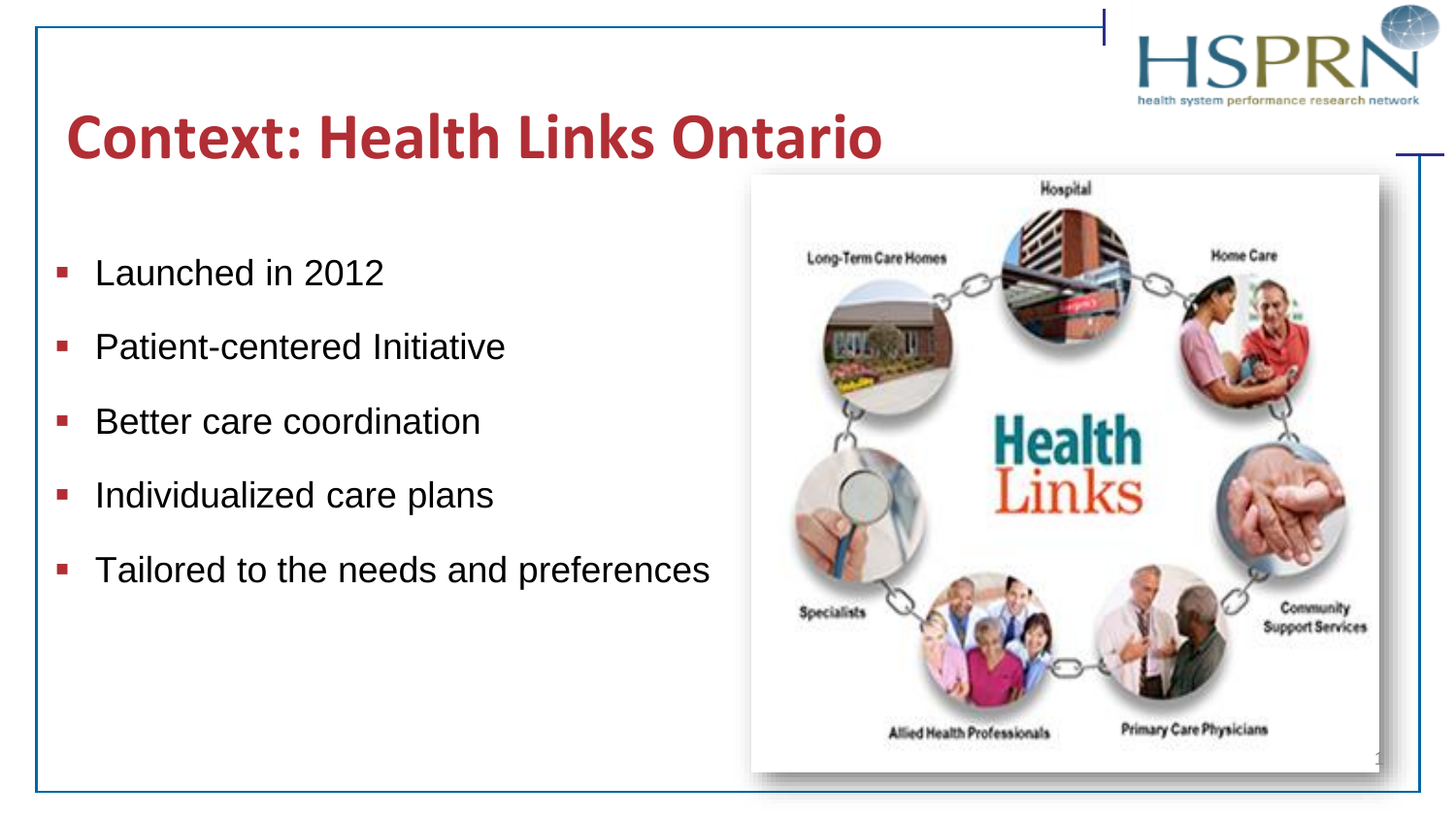

### **Rationale/Objective**

**Documents** 

- Shows a clear vision of Patient-centeredness
- Many strategies for patient and caregiver engagement Aim of the Study
- Explore if patient-centeredness and engagement was operationalized in the same way it was planned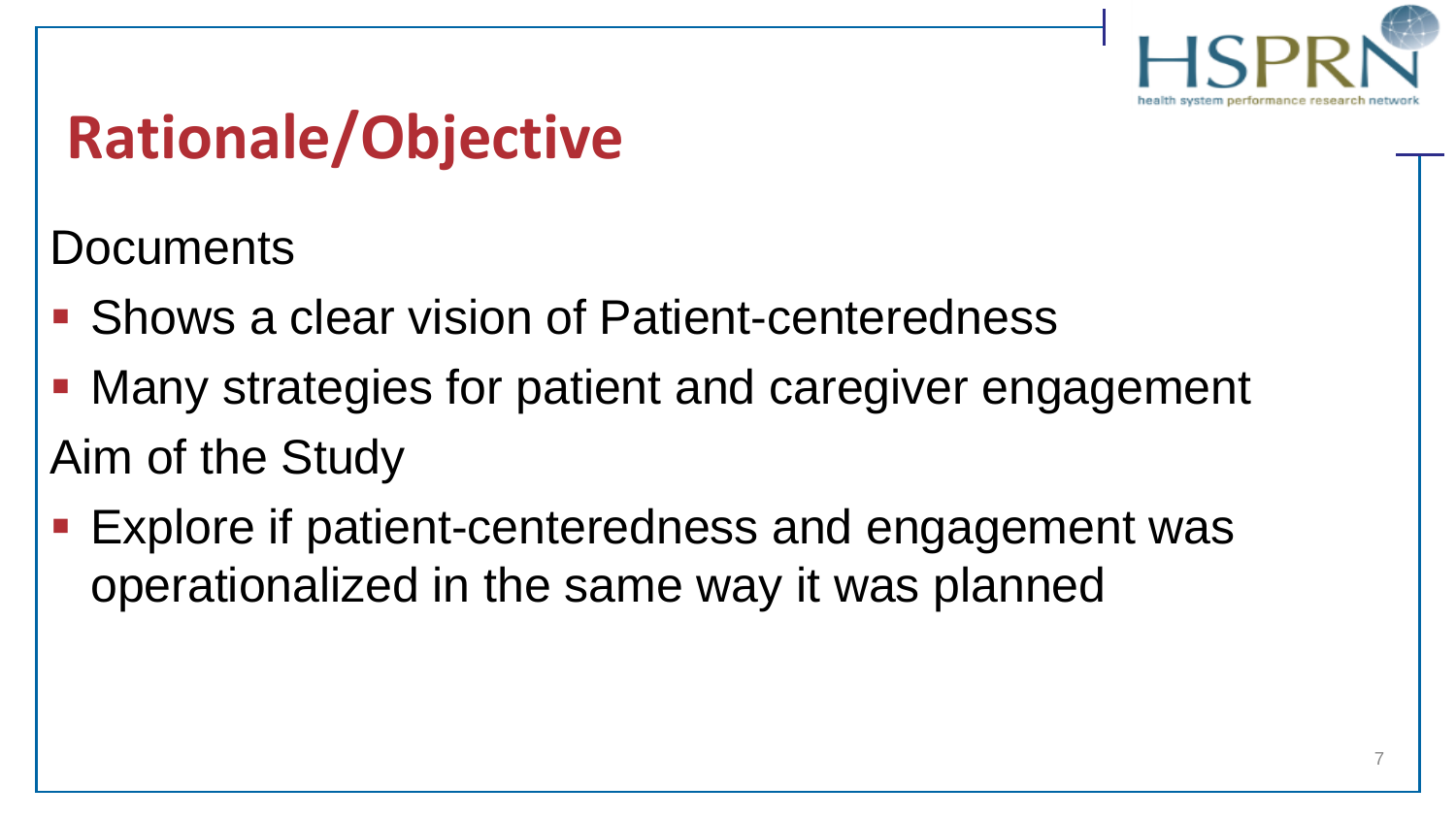

8

## **Methodology**

- **Three evaluative case studies for HL in the same Local Health Integration** Network.
	- **Developmental evaluation**
	- **The data was collected via interviews and document analysis**
	- We compared data from both sources

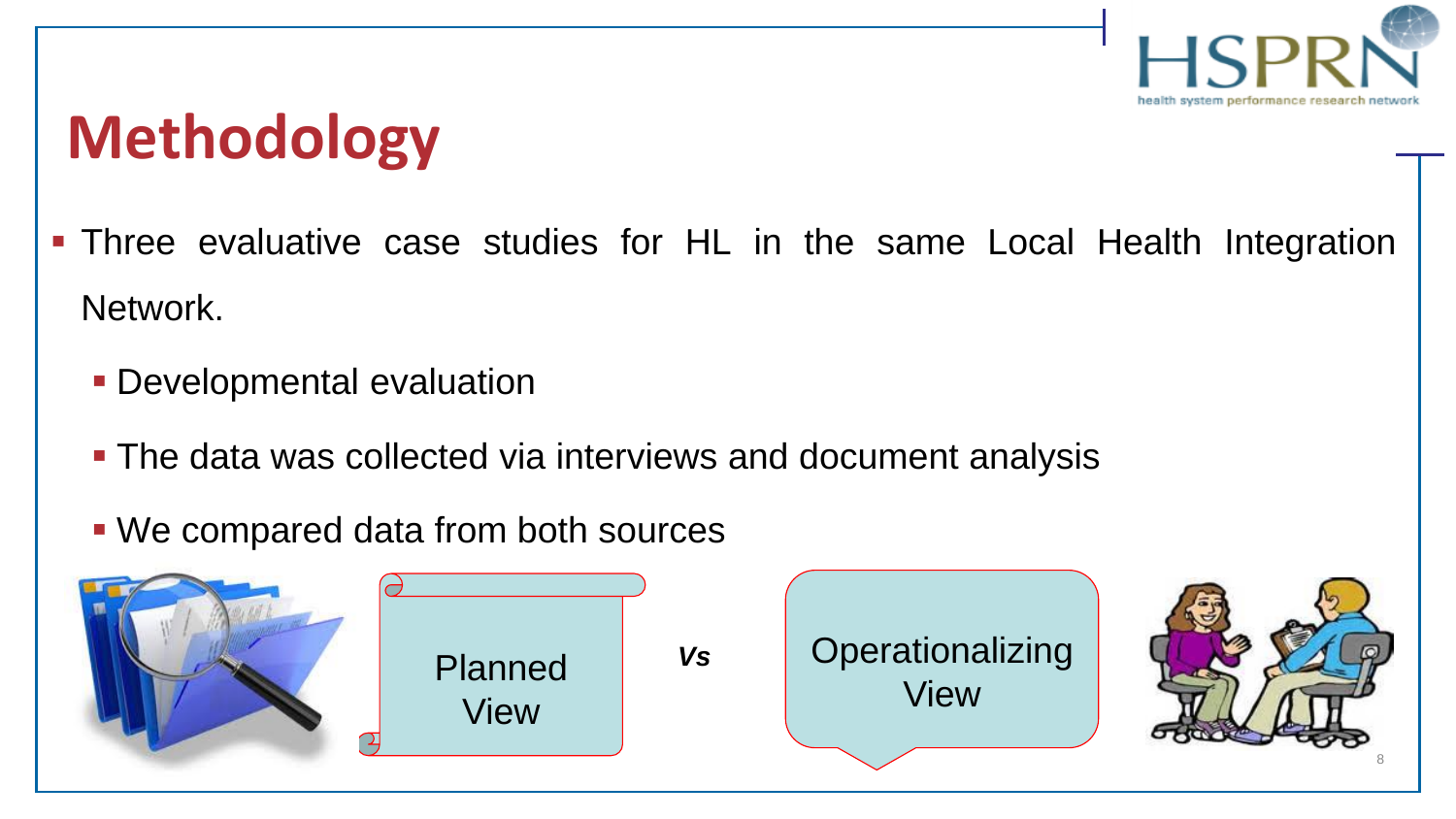### **Results: General Findings**

# 9

#### Patient-Centeredness **Patient-Engagement**

#### ▪ **Document Data:**

- Patient-centeredness was viewed as a dominant philosophy in all HLs documents
- Coordination of care viewed as
	- **an individualized process of care**
	- Should be tailored to specific needs of patients
- **Interview Data:** 
	- Same view

#### ▪ **Document Data:**

- Patient & caregiver engagement highlighted in documents
- **Three stages at which patient & caregiver** engagement is crucial:
	- a) design, b) delivery and c) evaluation.
- **Interview Data:**
	- Patients should play vital role
	- **EXTE:** However, issues trying to engage patients and their families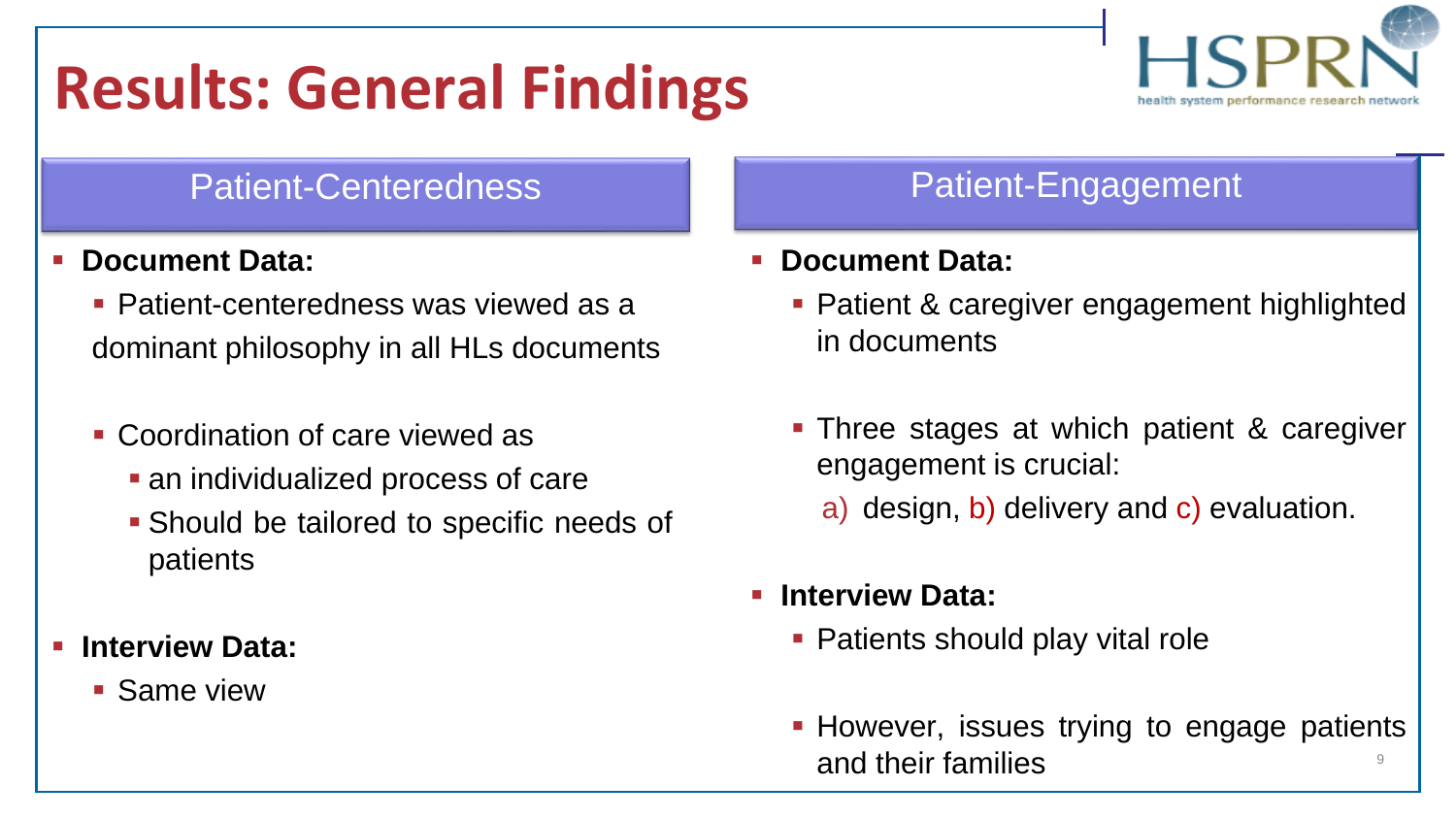

### **Results: Patient-centeredness**

*"Our approach recognizes, first and foremost, the need for an individualized care strategy for each and every patient, one that takes the very specific needs of each patient/client into careful consideration."*

*Business Plan*

*"Patient-centeredness again another key element. There's no point developing all of these care plans if it's not focused on what your patient wants. It is the backbone of our model." Leader*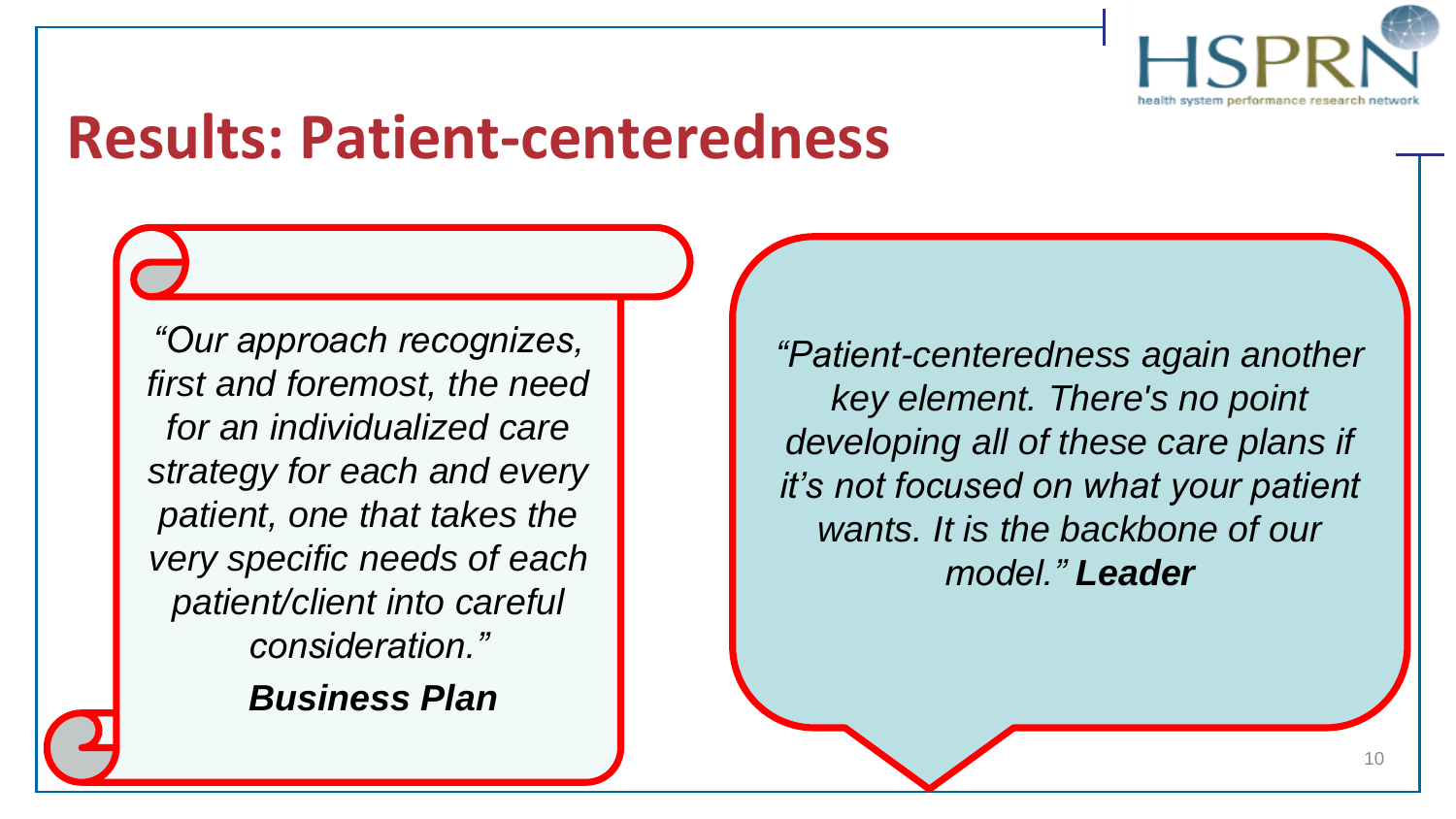

### **Results: PE in Design**

*"We will actively seek patient/client and family member advice and input into all design elements through interviews and patient/client surveys." Business plan*

*"What we didn't have was patients at the table. There was some involvement but they weren't part of the governance structure." Provider "We invited 100 active Health Link's patients to come to a forum, and we got four." Leader*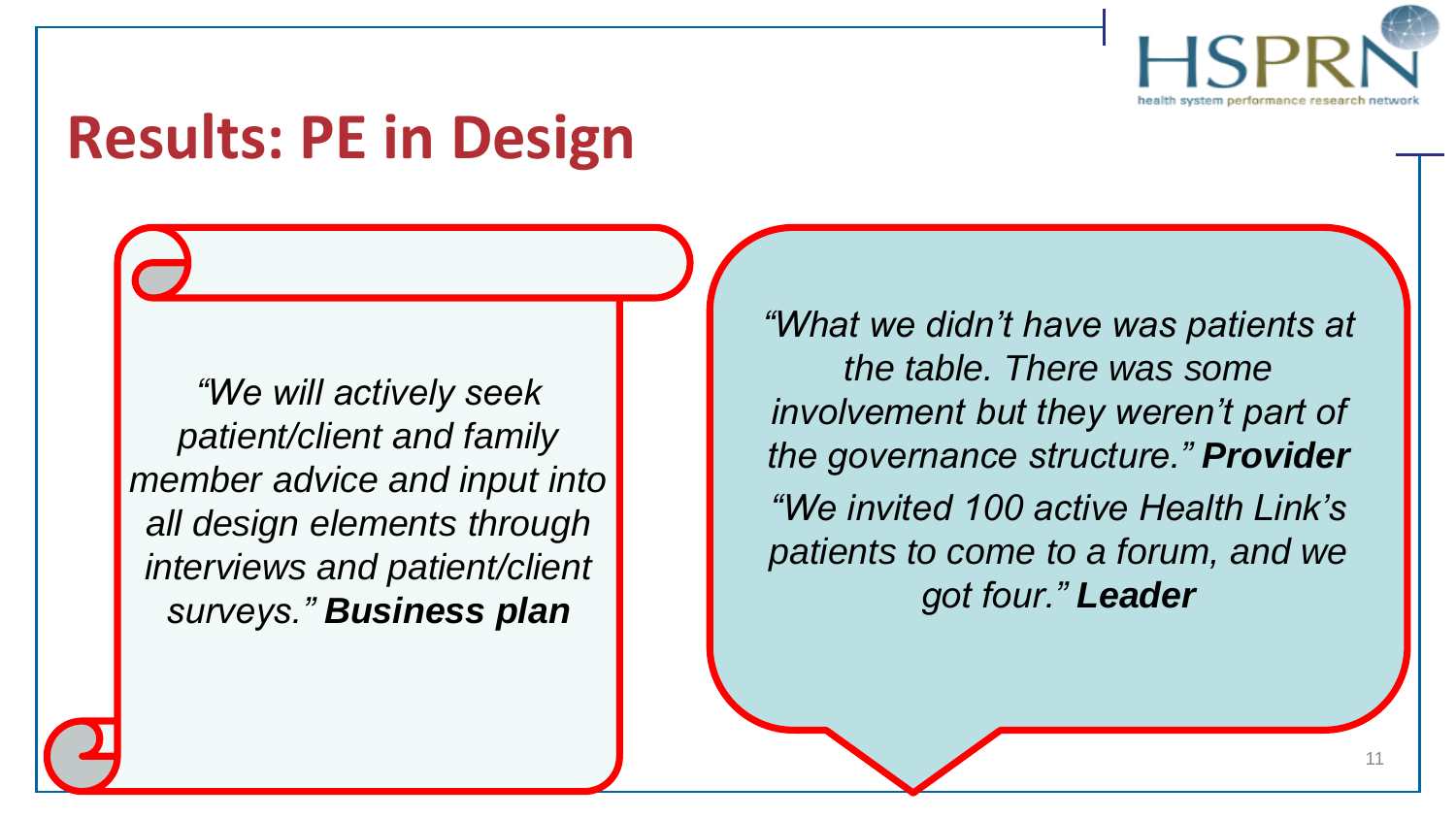

### **Results: PE in Delivery of Care**

*"Core to our approach will be an individual and comprehensive integrated care plan for each patient. Led by the care coordinator and developed and updated through close consultation with the patient, their family." Business plan*

*"The difficulty right now is that they only get a copy of the care plan if they request it. If they don't request it, they don't have access to it. So that's one thing that I find a bit of a drawback." Provider*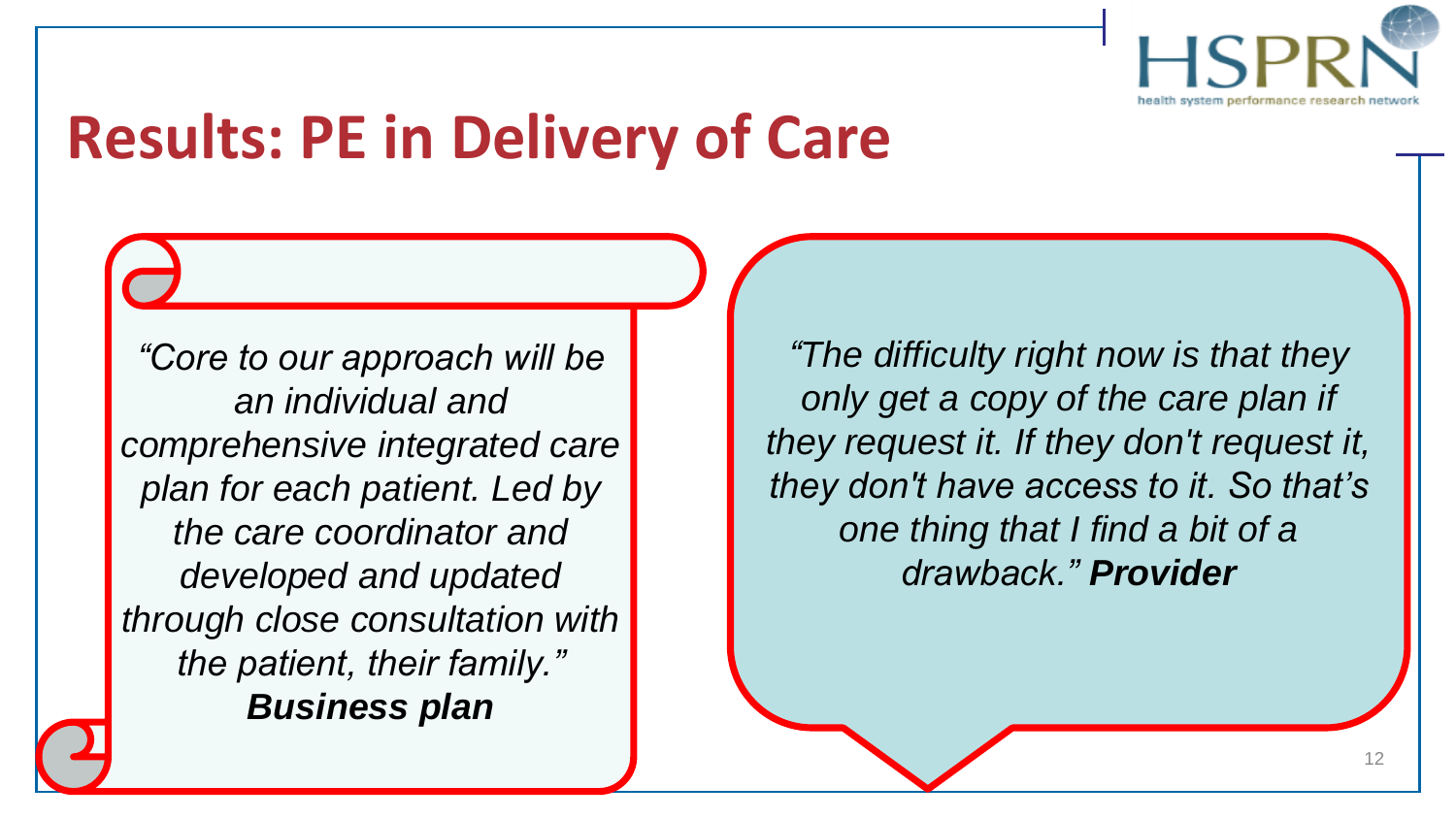

### **Results: PE in Evaluation**

*"The Health Links initiative presents a unique opportunity to engage our seniors, complex clients and families in an Experience-Based Co-Design Approach." Business plan*

*"I don't think one person represents the whole of the patient experience…I don't think our one patient advocate, I don't think she is the only voice, nor should she have that responsibility." Leader*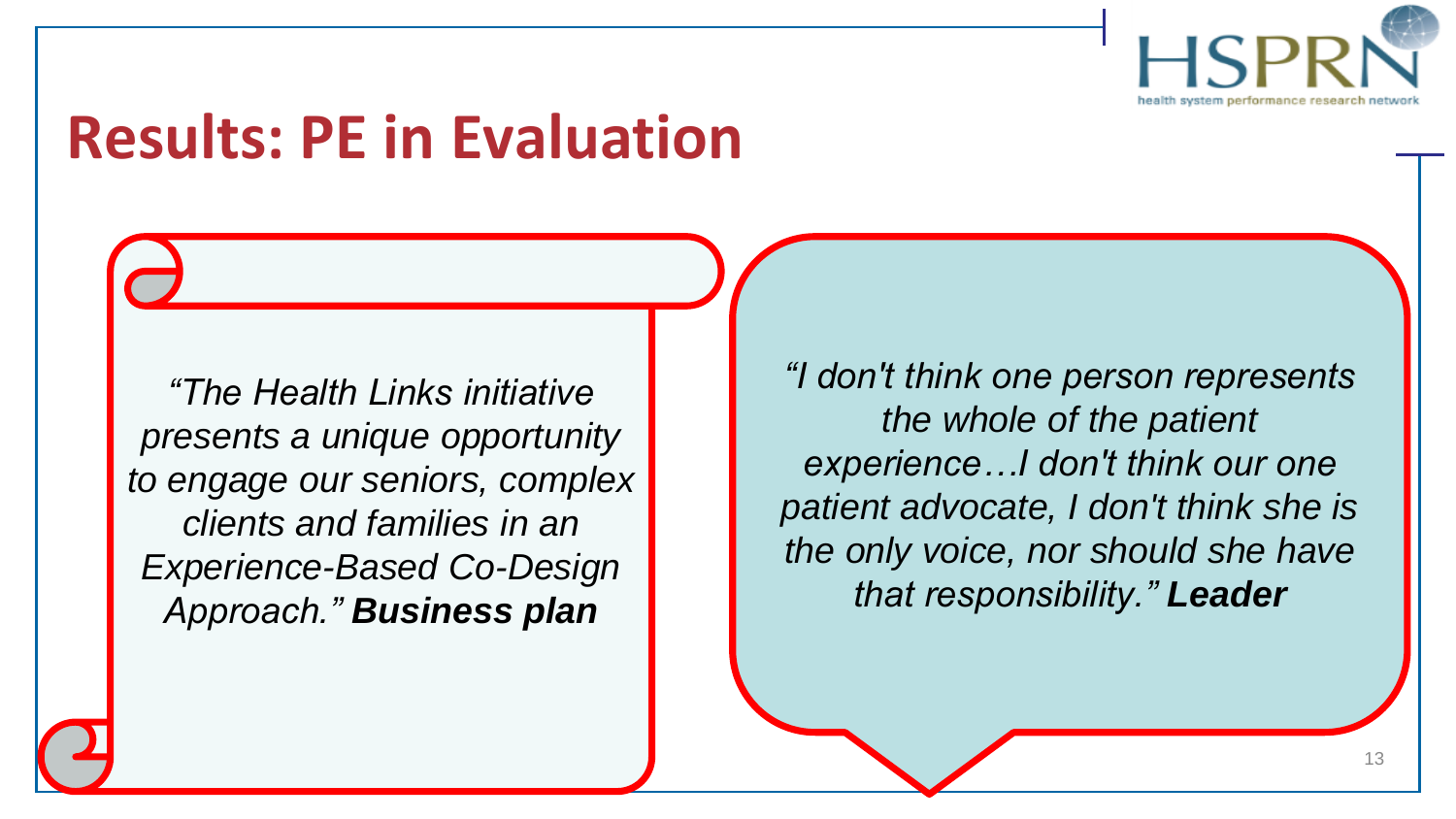



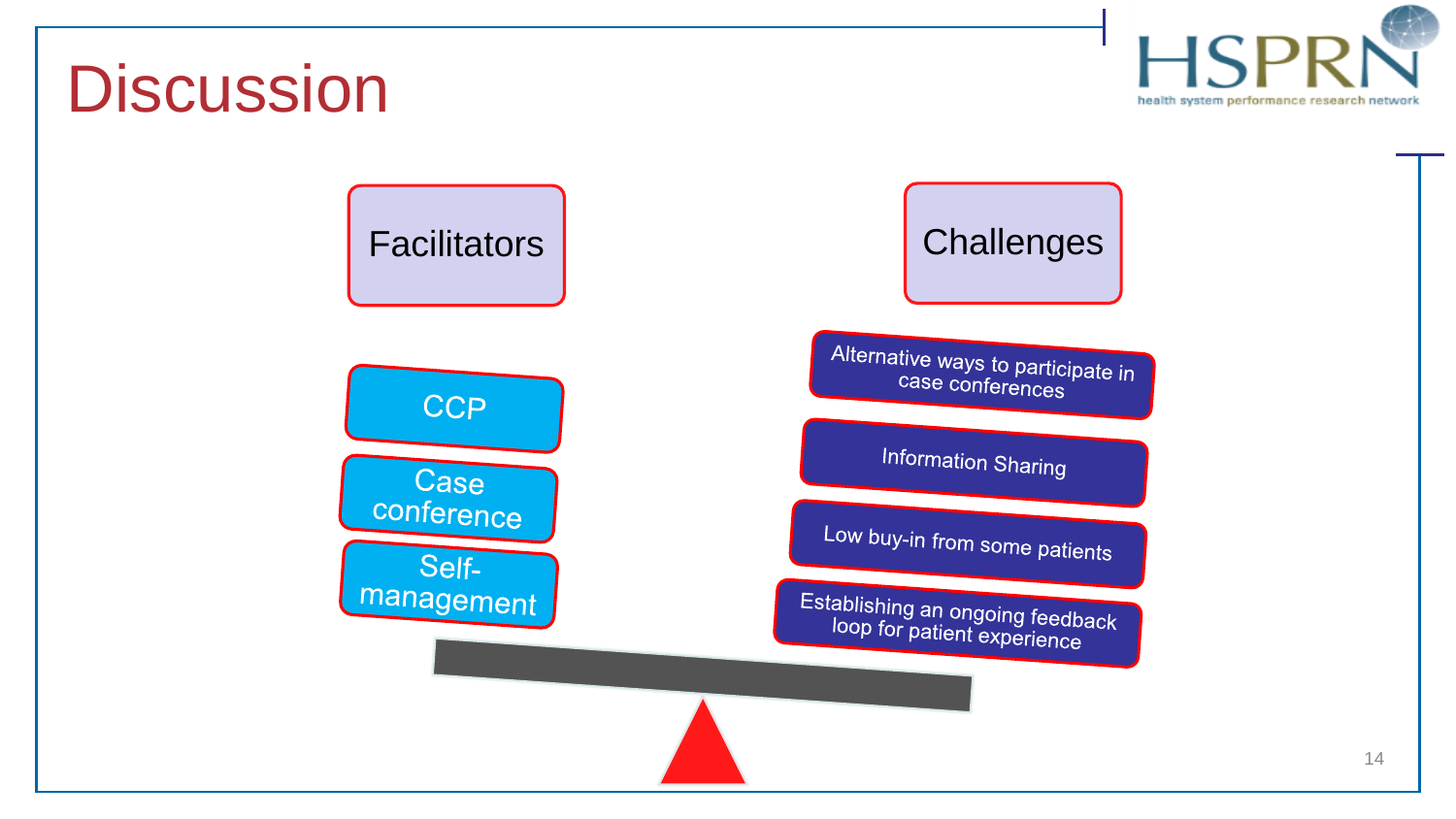

### **Lessons Learned and Impact**

- Successful implementation of complex interventions like HL requires detailed clarity on the operational level alongside the policy level.
- Results can help inform decision-makers on how to better deliver patientcentered integrated care.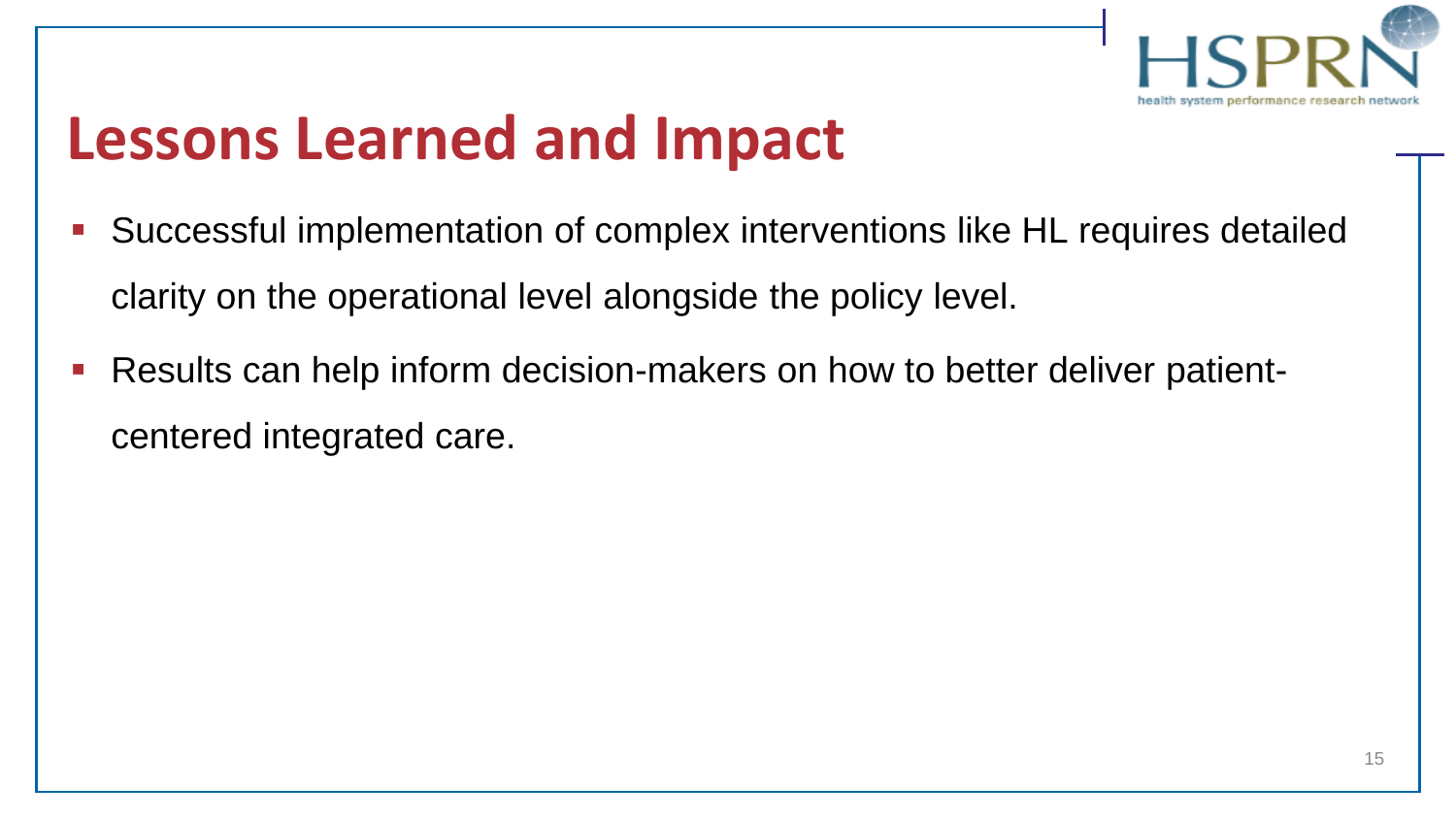

### **Limitations and Future Work**

- Limited to 3 HLs in Ontario
	- **However, results highlight an important gap between discourse and action**
	- May be relevant for other patient-centered integrated care initiatives
- Study doesn't include patients and caregivers
- Future work can examine challenges in operationalizing a patient-centered approach and test interventions that support the engagement of complex, highneeds patients